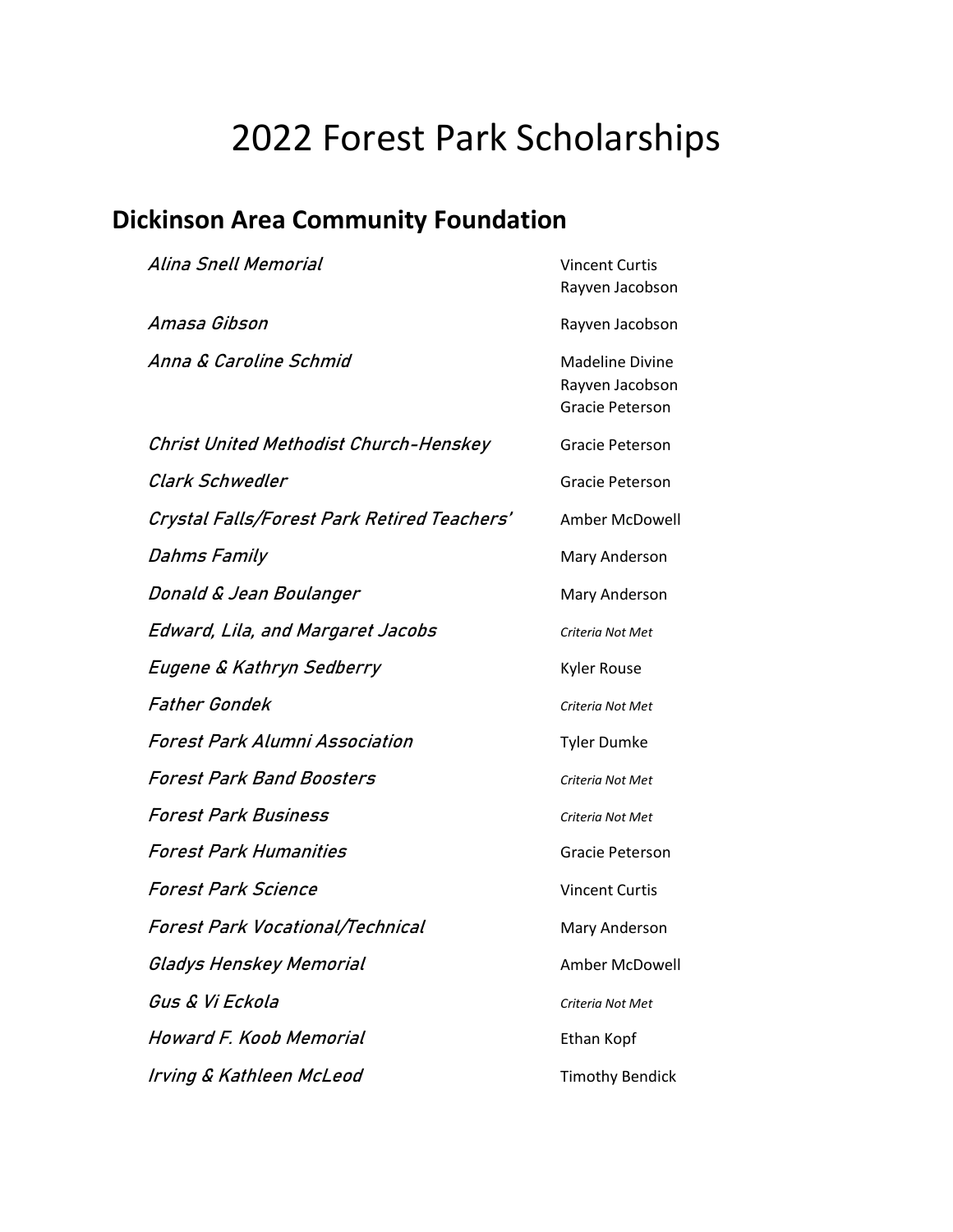| Joyce Salmi Memorial                | Mary Anderson                            |
|-------------------------------------|------------------------------------------|
| Judge Oswald Casanova               | Criteria Not Met                         |
| Lillian Galbraith Community Service | Gracie Peterson                          |
| Paul & Georgiana Schook Memorial    | Gracie Peterson                          |
| Perina Sartori & Gene Sartori       | Logan Anderson<br><b>Madeline Divine</b> |
| Raise Her Up                        | Gracie Peterson                          |
| Robert & Jeana Flood Family         | Criteria Not Met                         |
| Robert B. Hockings                  | <b>Tyler Dumke</b>                       |
| <i>St. Edwards</i>                  | Alexis Wagoner                           |
| <i><b>Steve Warner Memorial</b></i> | Criteria Not Met                         |
| Stuart West Memorial                | Criteria Not Met                         |
| Terry Divine Memorial               | Criteria Not Met                         |

## **Forest Park Foundation**

| Gordon and Patricia Marcinak Endowment | Gracie Peterson                           |
|----------------------------------------|-------------------------------------------|
| Kim Shamion                            | Gracie Peterson<br><b>Timothy Bendick</b> |
| Mercedes and Cassandra Liscomb         | Rayven Jacobson                           |
| Susie Broman                           | Criteria Not Met                          |
| Walter and June Tuchowski              | <b>Justin Stairs</b>                      |

## **Local Scholarships**

| <b>ACFCA Community Development</b> | Logan Anderson         |
|------------------------------------|------------------------|
|                                    | Mary Anderson          |
|                                    | <b>Timothy Bendick</b> |
|                                    | Rayven Jacobson        |
|                                    | <b>Kyler Rouse</b>     |
| Adam Hilberg Memorial              | Logan Anderson         |